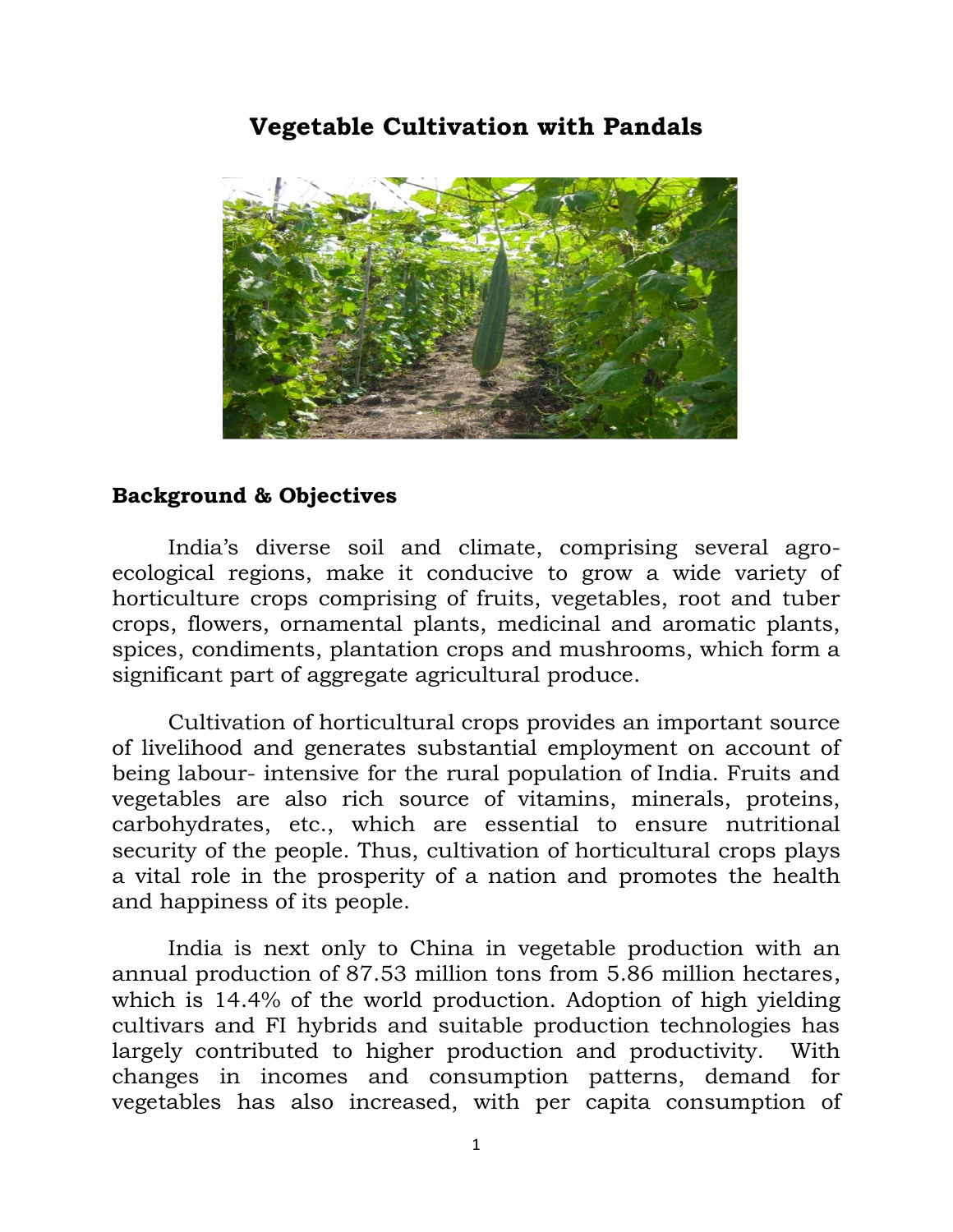vegetables increasing from 95 grams to 175 grams per day over the last decade. More than 40 kinds of vegetables belonging to different groups, namely cucurbits (cucumber, gourd, bitter melon, pumpkin), Cole crops (cabbage, cauliflower, broccoli, turnip), solanaceous (eggplant, pepper, tomato, chilli), root and leafy vegetables are grown in different agro-climatic situations of the country.

Andhra Pradesh being endowed with diversified agro-climatic conditions has a vibrant horticulture sector which has been identified as one of the growth engines for increasing overall agriculture growth. Andhra Pradesh produces 4% of the country's vegetable production with the area under vegetable production increasing steadily since last two decades. Small and marginal farmers account for 83 per cent of land holdings and 46% of operated area in Andhra Pradesh as per agriculture statistics of the Department of Agriculture in the state. Irrigation covers 35% of net sown area while the remaining 65% of net sown area is rain-fed. The agricultural production system in the state of Andhra Pradesh is multi-cropped with diversified systems of both agricultural and horticultural crops, separately and together. The state has an area of 203 thousand hectares under vegetables cultivation with a production of around 3.4 million tons in 2009-10.

Andhra Pradesh took up a major programme under Rashtriya Krishi Vikas Yojana (RKVY) to boost production of the major horticulture crops across the State. The intervention comprised of construction of permanent *pandals* and trellises for protected cultivation of horticulture crops through a cluster approach, duly considering local agro-climatic conditions/needs/crops/priorities, and providing market linkages for ensuring remunerative prices to the farmers. Boosting the horticulture sector would not only ensure additional income to farmers but also meet the demands of changing nutritional requirements of the people.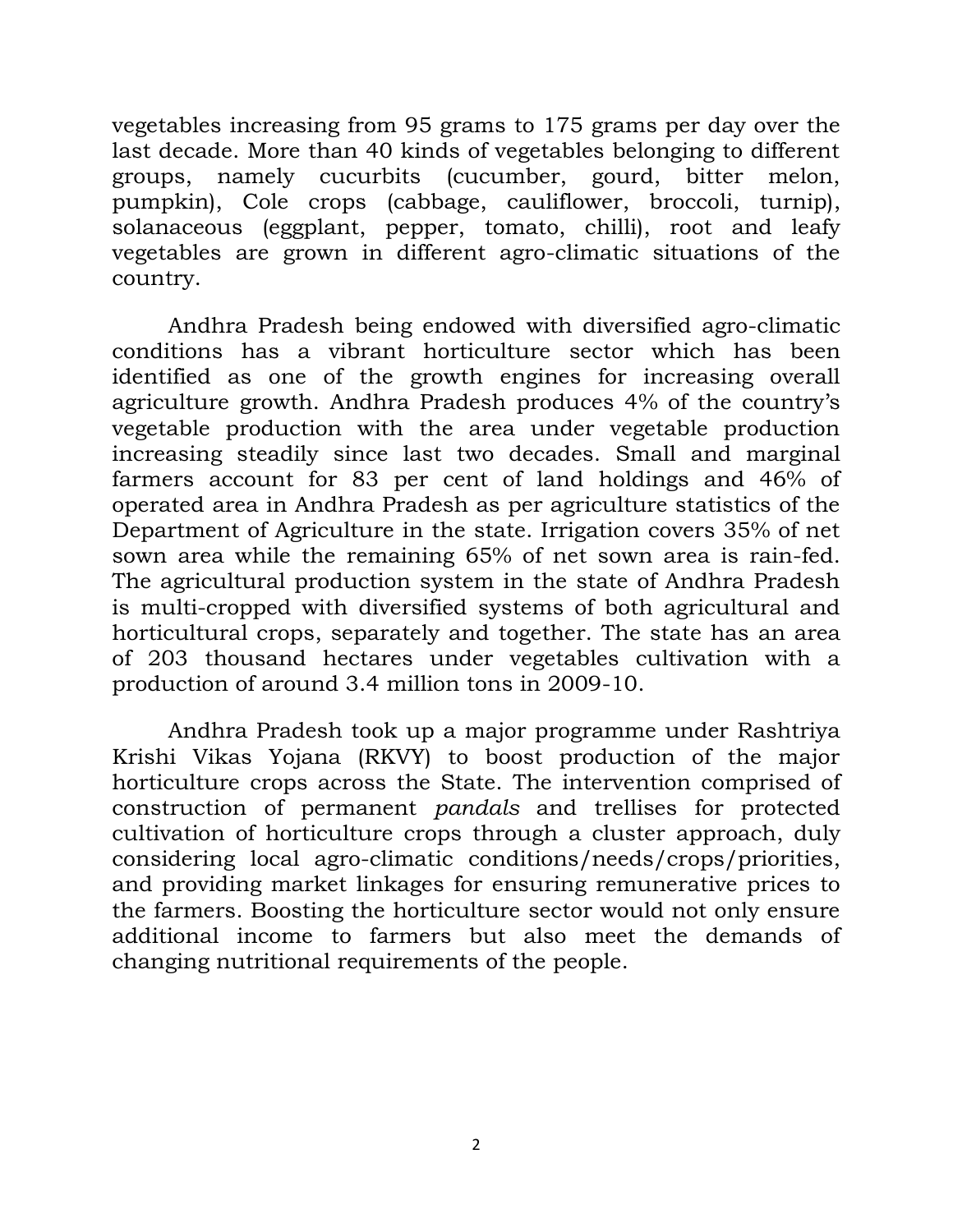#### **Intervention**

The major vegetables grown in the state are tomato, onion, tapioca, brinjal and okra. The main vegetables grown across different production clusters are shown in the table below:

| <b>Main Production Clusters - Vegetables in AP</b> |                                                                |  |  |  |  |
|----------------------------------------------------|----------------------------------------------------------------|--|--|--|--|
| <b>Vegetables</b>                                  | <b>Main Production Clusters</b>                                |  |  |  |  |
| Tomato                                             | Kurnool, Chitoor, Rangareddy, Prakasam                         |  |  |  |  |
| Onion                                              | Kurnool, Medak, Cuddapah, Mahabubnagar, Rangareddy             |  |  |  |  |
| Tapioca                                            | East Godavari                                                  |  |  |  |  |
| Bhendi                                             | Kurnool, Krishna, Warangal, Vizag, Nalgonda                    |  |  |  |  |
| <b>Brinjal</b>                                     | Vizag, East Godavari, Nizamabad, Rangareddy, Anantpur, Krishna |  |  |  |  |
| <b>Beans</b>                                       | Vizag, Medak, Nizamabad, Rangareddy                            |  |  |  |  |

Cultivation of these vegetables was adopted in a cluster approach in 232 potential *mandals* of various districts. Thereafter, producers' hubs and collection centers to support the farmers in the entire value chain was systematically developed to ensure reasonable price for their produce.

The Department of Horticulture introduced the system of cultivation of vegetables on *pandals*, both permanent and semi-permanent to increase productivity of twining vegetables and trellis system for indeterminate type of tomato hybrids in 2008-09 under RKVY Programme.

In general, such vegetables need proper support for their growth and development. *Pandals*/trellises are special structures used for twining vegetables. The weak climbers utilize this support, which protects the produce from soiling and increases exposure to sunlight and aeration, thereby increasing the number of flower buds, ultimately resulting in more fruit of superior size and quality.

In the 3 years from 2008-09 to 2010-11, permanent *pandals* were erected for gourd clusters covering 4696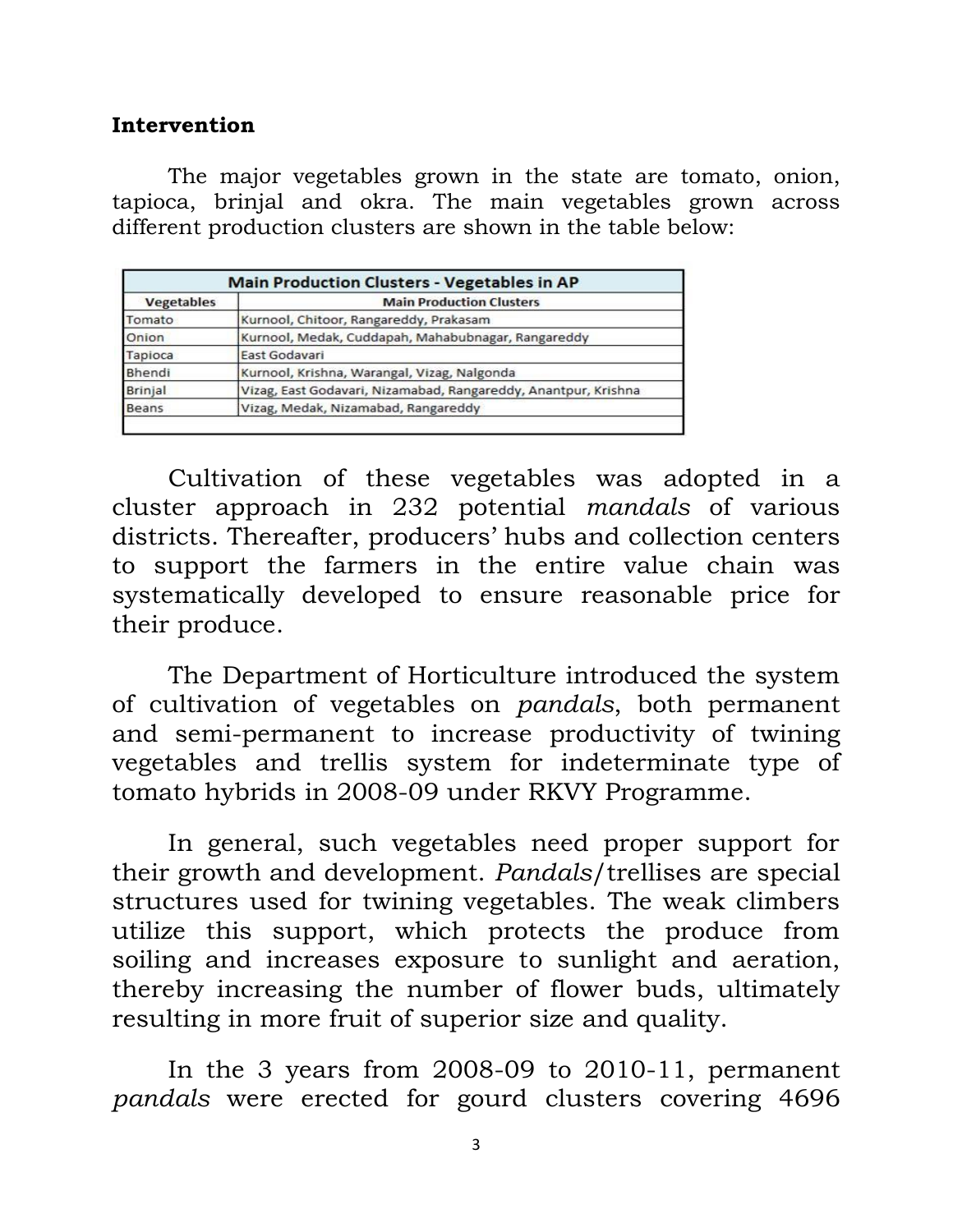acres at 50% assistance not exceeding Rs 6000 per acre, at a total cost of Rs 17.46 crores benefitting more than 5200 farmers. For tomatoes, trellises were set up 2844 acres with 50% subsidy, not exceeding Rs 7500 per acre, covering almost 3200 farmers at a cost of Rs 2.20 crores.

## **Outcome**

On an average, farmers have realized yield of 30 T/acre of tomatoes by growing under trellis method, with added advantage of superior quality of the crop. Through semi permanent pandals the yield of gourds recorded per acre is 11.25 metric tonnes; on an average, additional yield of 2.5 T/acre has been obtained in comparison to normal method. The fruit colour and quality is also improved, making it less susceptible to pests.

This intervention has helped in increasing vegetable production of the State, which has increased from 53.11 Metric Tonnes in 2007-08 to 61.60 Metric Tonnes in 2010- 11.

# **Case Study**

|                                              |                                                    | Name of the Farmer: Akkabatla Veera Ganeswararao |                          |  |  |
|----------------------------------------------|----------------------------------------------------|--------------------------------------------------|--------------------------|--|--|
|                                              | Village and Mandal: Penakanimetta Savaram, Kovvur. |                                                  |                          |  |  |
| District                                     |                                                    |                                                  | : West Godavari District |  |  |
| Crop                                         |                                                    | : Tomato                                         |                          |  |  |
| Area                                         |                                                    | $: 1$ acre                                       |                          |  |  |
| Subsidy Pattern : 50% subsidy, not exceeding |                                                    |                                                  |                          |  |  |
|                                              |                                                    |                                                  | Rs.7500/acre.            |  |  |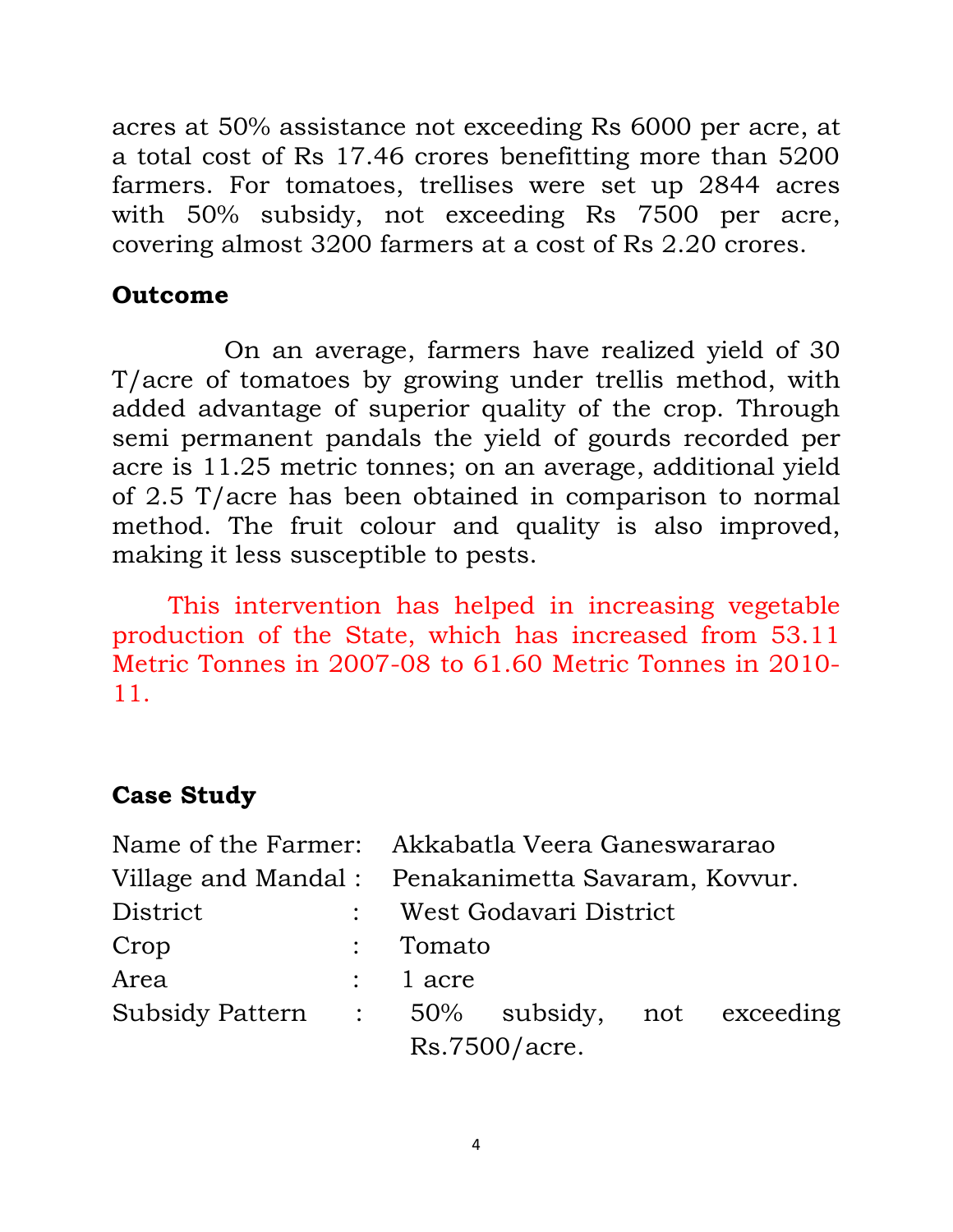

The farmer earlier used to grow tomato hybrid varieties through traditional methods and over a period, realized lesser profits, and waited for an opportunity to

access the latest technologies to multiply the net profits. At this juncture the Horticulture department took him to Raipur for an exposure visit on trellis method of cultivation of vegetables during 2008-09. This motivated him to adopt trellis method to grow tomato crop over an area of 1 acre in his land.

The farmer was provided with a subsidy of Rs.7500per acre to meet the expenditure for erection of trellis and he was encouraged to install drip irrigation to further increase yields. Subsequently, by using fertigation he has not only increased efficiency of fertilizer usage and minimized the cost on fertilizers, but also benefitted on account of saving time and labour.

The farmer today is satisfied with the harvest of 15 T/acre by cultivating tomato with trellis method, as against his earlier yield of 7-8 T/acre under the traditional method.



His gross income is Rs.1.40 lakhs, with the expenditure of Rs.70, 000/- incurred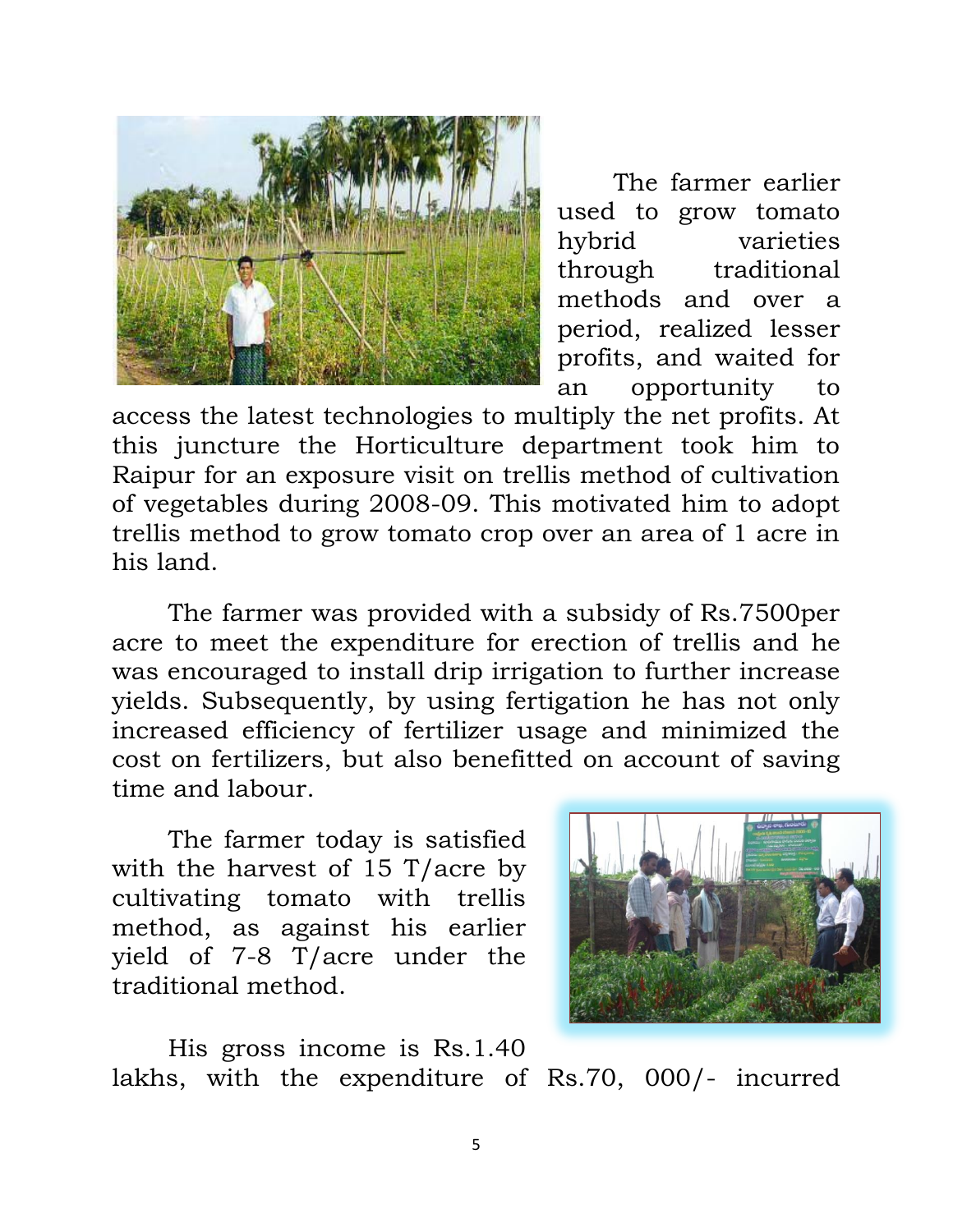towards cultivation and installation of Drip Irrigation System. The net income is Rs.70,000/acre. The farmer has expressed his confidence to increase the net returns in the ensuing seasons, when he would no longer have burden of paying for the installation of drip irrigation system.

The farmer today is a role model to other farmers for taking up modern technology and cultivation methgods.

### **Case study**

|         | Name of the Farmer: Chukka Sambashiva Rao |  |  |
|---------|-------------------------------------------|--|--|
| Village | : Gundavaram                              |  |  |
| Mandal  | : Chebrolu, Guntur District               |  |  |
| Crop    | : Bottle gourd                            |  |  |
| Area    | $: 1$ acre                                |  |  |
| Subsidy | $:$ Rs. 30,000                            |  |  |



Under RKVY scheme by erecting of semi-permanent *pandals*, the farmer cultivated bottle gourd in an area of 1